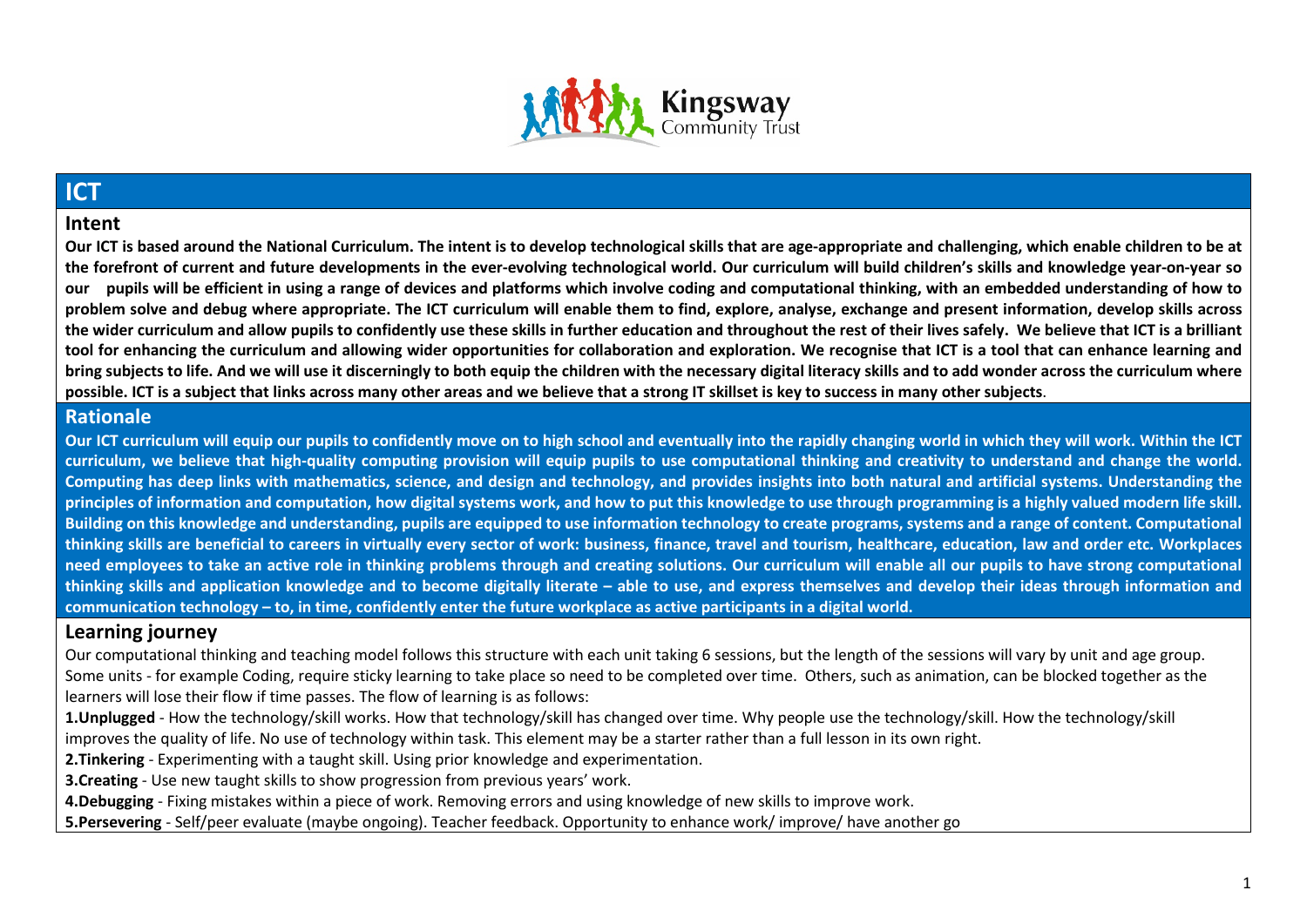**6.Collaboration** - Working together. How the skill/unit can help people collaborate better. Working together will happen throughout, but this is also an element where audience is key and where presentation may happen. This element of the learning will be the purpose, the outcome, that drives the learning.

**With each session focusing on one of these computational thinking concepts:**

**Logic** – predicting and analysing. **Algorithms** – making steps and rules. **Decomposition** – breaking down into small parts. **Patterns** – spotting and using similarities. **Abstraction** – removing unnecessary details. Evaluation – making judgements

### **Code.org**

Code.org follows a scheme of work which shows clear and effective progression throughout all coding skills. It enables staff to build their skills until they are confident to be able to adapt learning and use a wider range of software to teach coding.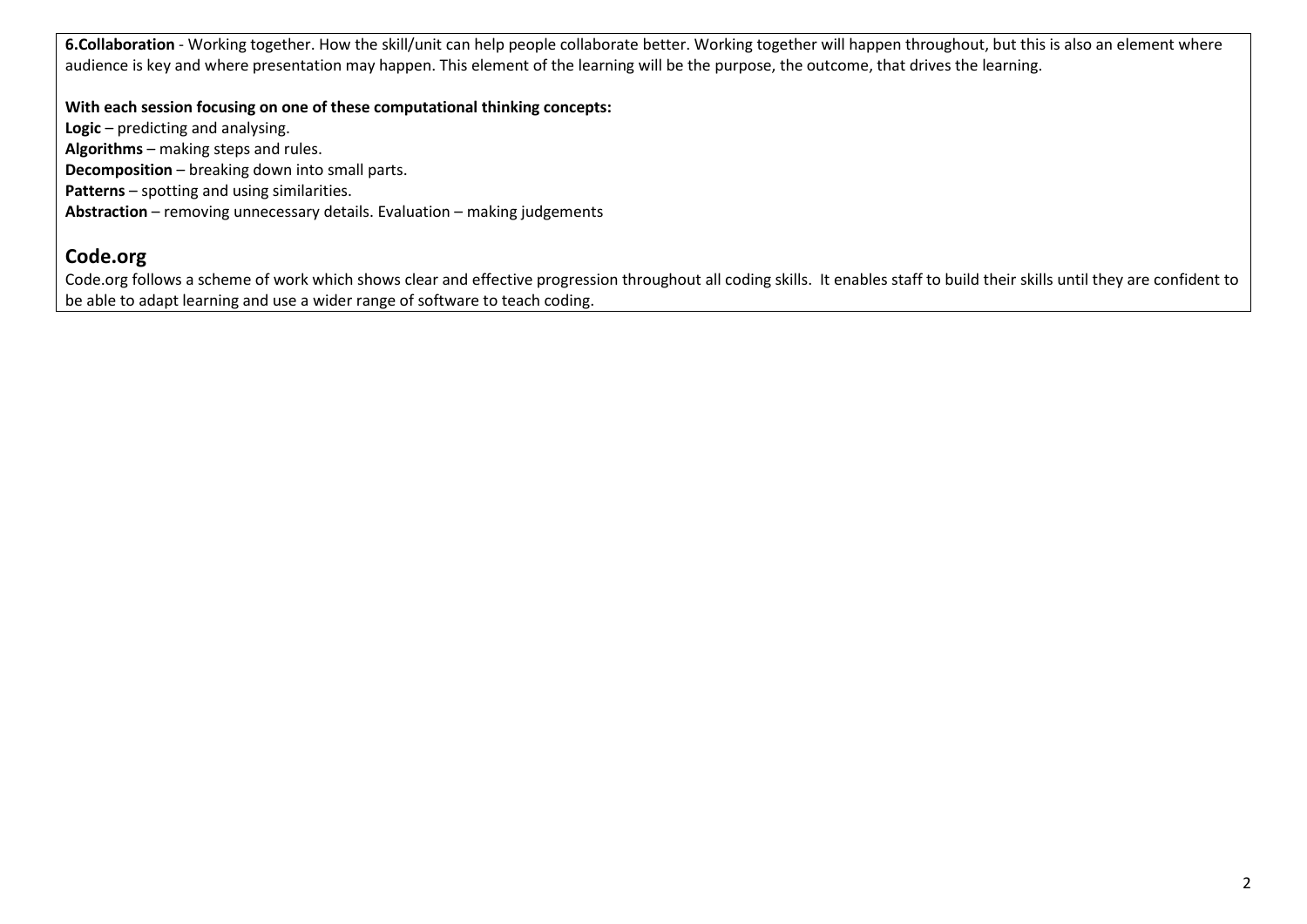

# **ICT Curriculum**

|                               | Page           |
|-------------------------------|----------------|
| <b>Nursery&amp; Reception</b> | $\overline{A}$ |
| Year 1                        | 5              |
| Year 2                        | 6              |
| Year 3                        |                |
| Year 4                        | 8              |
| Year 5                        | 9              |
| Year 6                        | 10             |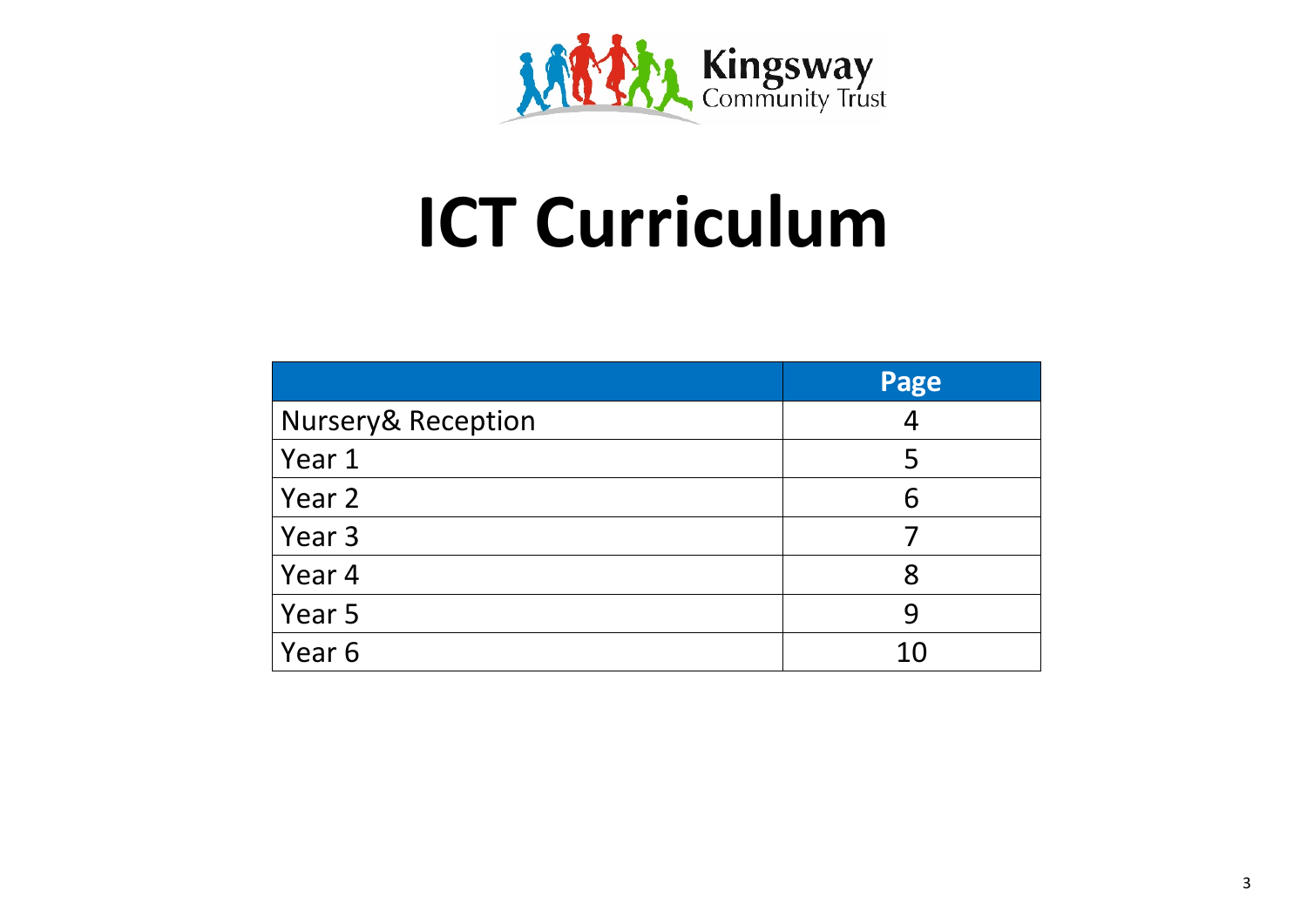|        | Knowledge                                                                                                                                                                                                     | Skills taught in units                                                                                                                                            | <b>Vocabulary</b>                                                 |
|--------|---------------------------------------------------------------------------------------------------------------------------------------------------------------------------------------------------------------|-------------------------------------------------------------------------------------------------------------------------------------------------------------------|-------------------------------------------------------------------|
| Ω<br>D | I know how to open an app on a device.<br>I know that information can be found online.<br>I know that I have to follow instructions to make a<br>programmable device (Beebot) move forwards and<br>backwards. | I can use a keyboard to tap letters to type.<br>I can use a device to take images.<br>I can explore the commands needed to control a<br>range of electronic toys. | Type<br>Keyboard<br>App<br>Device<br>Online<br>Forwards/backwards |

|           | Knowledge                                                                                                                                                                                                                                                                                                                              | Skills taught in units                                                                                                                                                                                                                                                                                                                                                                        | <b>Vocabulary</b>                                                                             |
|-----------|----------------------------------------------------------------------------------------------------------------------------------------------------------------------------------------------------------------------------------------------------------------------------------------------------------------------------------------|-----------------------------------------------------------------------------------------------------------------------------------------------------------------------------------------------------------------------------------------------------------------------------------------------------------------------------------------------------------------------------------------------|-----------------------------------------------------------------------------------------------|
| Reception | know what the desktop is.<br>know what a keyboard is used for.<br>know that instructions have to be put into a<br>moveable<br>know that devices have apps that I can use.<br>know that I have to follow instructions to make a<br>programmable device (Beebot) move forwards,<br>backwards, left and right, using positional language. | I can log on to the laptop.<br>I can complete a simple task on the laptop.<br>I can use the keyboard to type (using letter keys<br>and spacebar).<br>I can use the mouse pad to move the cursor and<br>click on the selected tool/application.<br>I can use a device to take videos.<br>I can input a series of commands to solve<br>problems, e.g. get the Beebot to a selected<br>location. | Laptop<br>Type<br>Space bar<br>Mouse pad<br>Cursor<br>commands<br>Forward/backward/left/right |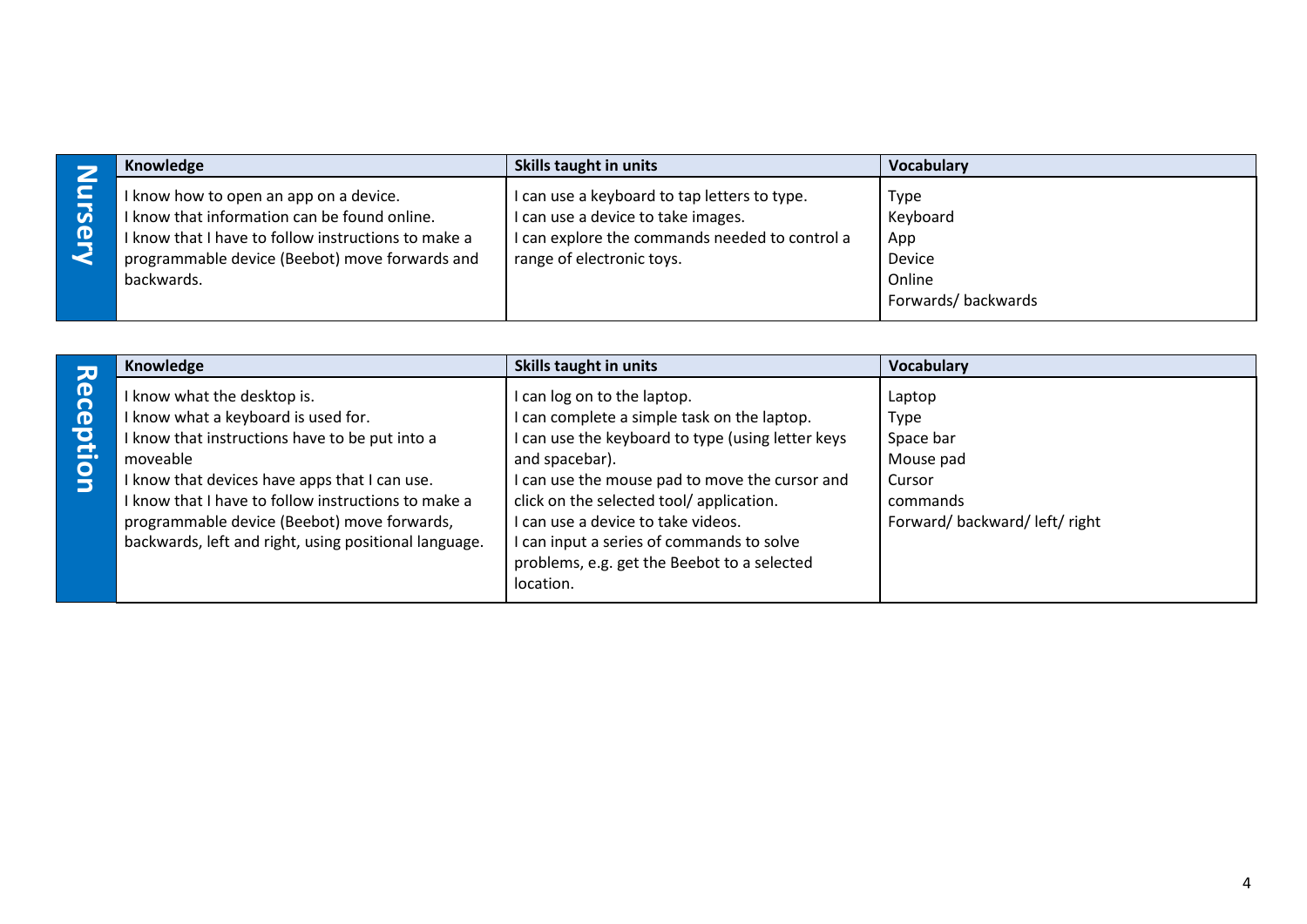|                          | IT - Using a computer                               |                                                 |                                                     |  |
|--------------------------|-----------------------------------------------------|-------------------------------------------------|-----------------------------------------------------|--|
| Year                     | Knowledge                                           | Skills taught in units                          | <b>Vocabulary</b>                                   |  |
|                          | To know how to open apps, folders and files         | can open a document                             | Online, click, double-click, drag drop, save,       |  |
| $\overline{\phantom{0}}$ | To know how to stay safe online                     | I can save a document                           | program, search bar, search engine                  |  |
|                          | To Know what personal information is.               | can access apps and ebooks.                     |                                                     |  |
|                          | To know how to access an eBook                      | I can search for a file/app                     | Introduce 'digital citizen'                         |  |
|                          |                                                     | I can use personal information safely           |                                                     |  |
|                          |                                                     |                                                 |                                                     |  |
|                          | <b>Word processing - Basic typing</b>               |                                                 |                                                     |  |
|                          | Knowledge                                           | Skills taught in units                          | <b>Vocabulary</b>                                   |  |
|                          | To know the position of major keys on a keyboard    | can change font                                 | keyboard, mouse, trackpad, space, caps lock, font   |  |
|                          | To know how to type basic words onto a screen       | can find the important keys on a keyboard       |                                                     |  |
|                          | To know how to insert and change an image           | I can press keys accurately                     |                                                     |  |
|                          |                                                     | I can insert a picture and change its size.     |                                                     |  |
|                          | <b>Presenting information - PowerPoint</b>          |                                                 |                                                     |  |
|                          | Knowledge                                           | <b>Skills taught in units</b>                   | <b>Vocabulary</b>                                   |  |
|                          | To know the basic features of PowerPoint            | I can insert text                               | Slide, transition,                                  |  |
|                          | To know there are different ways of presenting      | I can insert a picture                          |                                                     |  |
|                          | information                                         | I can add in slides                             |                                                     |  |
|                          | <b>Coding - Block Coding</b>                        |                                                 |                                                     |  |
|                          | Knowledge                                           | Skills taught in units                          | <b>Vocabulary</b>                                   |  |
|                          | To know how to block code in sequence               | I can block code (Sequencing)                   | Block, coding, repeat, loop, sequence, debugging,   |  |
|                          | To know how to debug simple code                    | I can start to debug                            | algorithm                                           |  |
|                          | To know what a loop in code does                    | I can use repeat loops                          |                                                     |  |
|                          | <b>Animation - Making videos</b>                    |                                                 |                                                     |  |
|                          | Knowledge                                           | <b>Skills taught in units</b>                   | <b>Vocabulary</b>                                   |  |
|                          | To know how take and edit images                    | can take a picture in different environments    | record, save, edit, light, colour, filter, cropping |  |
|                          | To know how to take and save videos                 | I can edit an image - changing size and colours |                                                     |  |
|                          | To know what to do if we see inappropriate content. | I can record a video                            |                                                     |  |
|                          |                                                     | I can follow the correct procedure for making   |                                                     |  |
|                          |                                                     | images/videos safely                            |                                                     |  |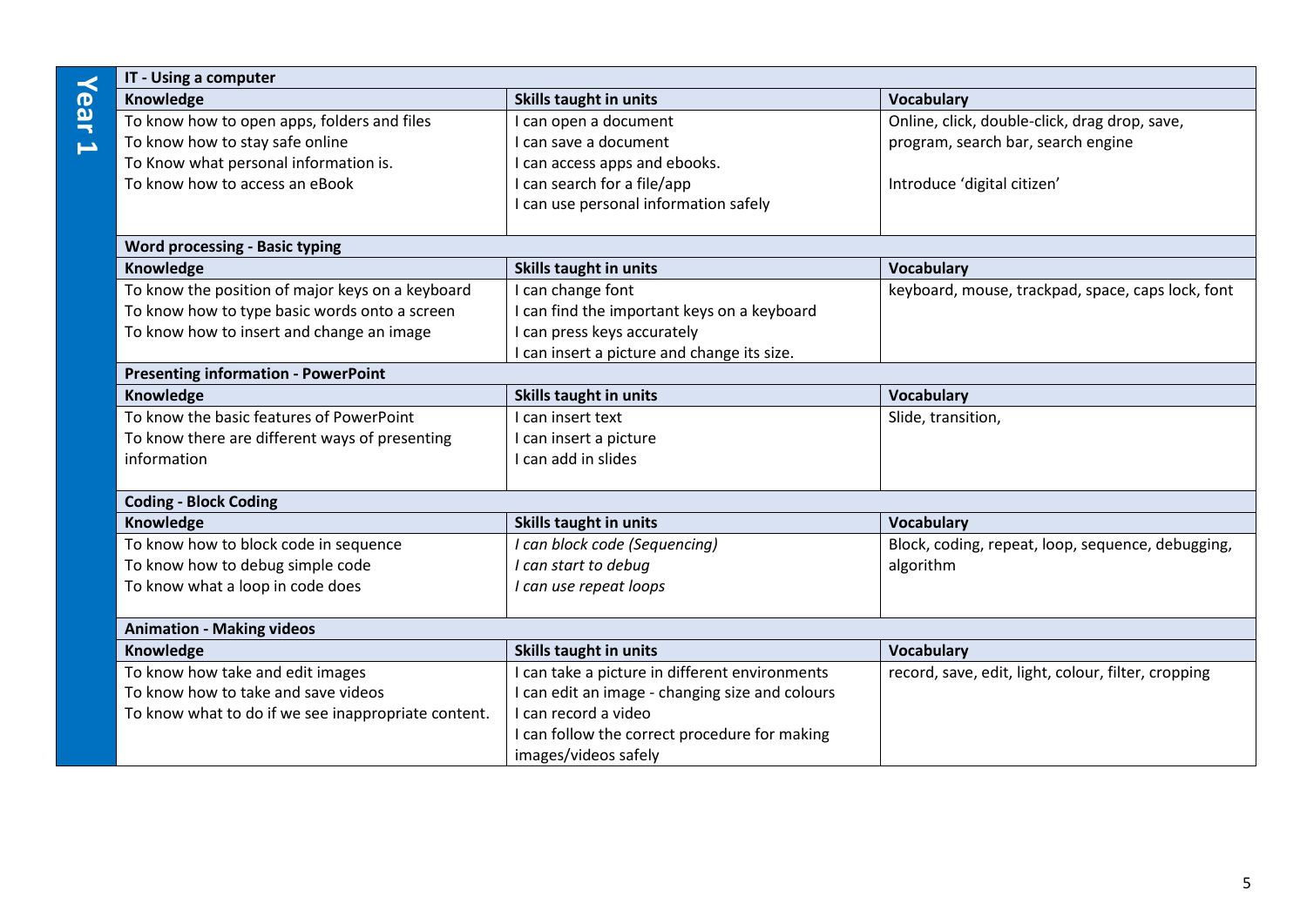| IT - Saving and retrieving work                    |                                                    |                                                     |  |
|----------------------------------------------------|----------------------------------------------------|-----------------------------------------------------|--|
| Knowledge                                          | <b>Skills taught in units</b>                      | <b>Vocabulary</b>                                   |  |
| I know how to save on a computer                   | I can save and retrieve work                       | Online, Digital citizen, click, double-click, drag, |  |
| I know how to organise a computer/iPad             | I can use features of an e-book                    | drop, Cyberbullying, icon, drop down                |  |
| I know how to make a safe password                 | I can create folders and move apps                 |                                                     |  |
|                                                    | I can print work                                   |                                                     |  |
|                                                    | I can use a range of age appropriate sites/search  |                                                     |  |
|                                                    | engines                                            |                                                     |  |
|                                                    | I say why having a password is important           |                                                     |  |
|                                                    | I understand the importance of being kind online   |                                                     |  |
| <b>Word Processing - Editing work</b>              |                                                    |                                                     |  |
| Knowledge                                          | Skills taught in units                             | <b>Vocabulary</b>                                   |  |
| I know how to edit work.                           | I can use the undo button                          | home keys, undo, redo, shift, ribbon, dropdown      |  |
| I know how to type basic words/sentences           | I can use the search button                        | menu, screenshot                                    |  |
| I know how to add external images into a document  | I can use screenshot/snipping tool                 |                                                     |  |
|                                                    | I can use the Shift key/Caps lock for touch typing |                                                     |  |
| Presenting information - Online mind maps          |                                                    |                                                     |  |
| Knowledge                                          | Skills taught in units                             | <b>Vocabulary</b>                                   |  |
| I know a variety of ways to present information    | I can use online mind map software                 | click, double-click, node, cell, insert             |  |
| online                                             |                                                    |                                                     |  |
| I know that you can use multiple webpages/software | I can use tabs for multiple webpages at one time   |                                                     |  |
| at once                                            |                                                    |                                                     |  |
| Coding - sequential code with loops and events     |                                                    |                                                     |  |
| Knowledge                                          | Skills taught in units                             | <b>Vocabulary</b>                                   |  |
| I know how to use a condition in code              | I can code with increased complexity (Using units  | Loop, repeat, sequence, debugging, algorithm,       |  |
| I know how to change integers in code              | of measurement)                                    | condition, conditionals, sequencing                 |  |
|                                                    | I can start to use conditionals within code        |                                                     |  |
|                                                    | I can start to understand events within programs   |                                                     |  |
| <b>Animation - stop motion</b>                     |                                                    |                                                     |  |
| Knowledge                                          | <b>Skills taught in units</b>                      | <b>Vocabulary</b>                                   |  |
| I know how to make short movie clips.              | I can create short stop motion animations          | sequence, record, stop-motion, scene, clip, effect, |  |
| I know how to insert images into a movie making    | I can crop and resize images                       | still                                               |  |
| app/software                                       |                                                    |                                                     |  |

**Year** 

**2**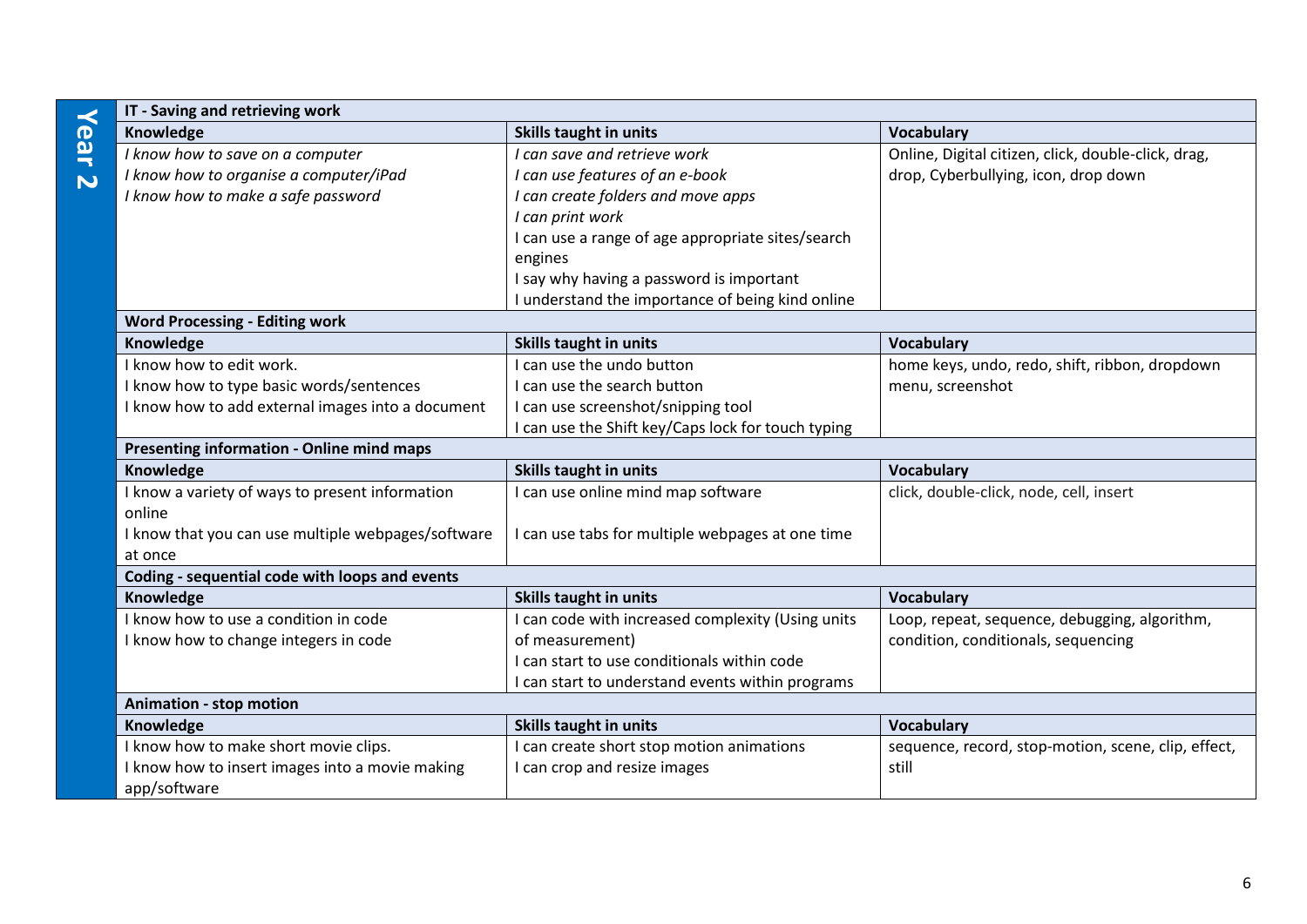|          | IT - Using a computer                                                  |                                                |                                        |
|----------|------------------------------------------------------------------------|------------------------------------------------|----------------------------------------|
| Year     | Knowledge                                                              | Skills taught in units                         | <b>Vocabulary</b>                      |
|          | To know how to use advanced features of e-books.                       | I can highlight, define and search e-books.    | download, drag, drop, delete, Virus    |
| $\omega$ | To know how to download files from the shared                          | I can download files.                          |                                        |
|          | area to the pupil area.                                                | I can delete files.                            |                                        |
|          |                                                                        |                                                |                                        |
|          | Word processing - increase speed in typing and inserting tables        |                                                |                                        |
|          | Knowledge                                                              | Skills taught in units                         | <b>Vocabulary</b>                      |
|          | I know more advanced features of word processing                       | I can copy and paste.                          | Alignment, table, border,              |
|          | programs                                                               | I can insert tables.                           |                                        |
|          | I know the basic finger positions for touch typing.                    | I can align text.                              |                                        |
|          |                                                                        | I can begin to touch type to increase my speed |                                        |
|          |                                                                        | when typing.                                   |                                        |
|          | Presenting information - Google slides (Building on year 2 PowerPoint) |                                                |                                        |
|          | Knowledge                                                              | Skills taught in units                         | <b>Vocabulary</b>                      |
|          | I know how to create a presentation using advanced                     | I can work online with Google tools            | cloud, effects, transitions, animation |
|          | features.                                                              | I can use google slides to present.            |                                        |
|          | I know some advantages of using cloud software                         | I can use advanced features including effects, |                                        |
|          | I know different ways of transitioning between slides.                 | animations and transitions.                    |                                        |
|          | <b>Coding - conditional loops</b>                                      |                                                |                                        |
|          | Knowledge                                                              | Skills taught in units                         | <b>Vocabulary</b>                      |
|          | I know how to write programs that accomplish a                         | I can create Events,                           | Events,                                |
|          | specific goal using conditionals and loops.                            | I can use nested loops                         | Nested loops,                          |
|          |                                                                        | I can use if/else conditionals                 | If/else conditionals                   |
|          | know how to use logical reasoning to predict                           | I can create while loops                       | While loops                            |
|          | outputs, showing an awareness of inputs.                               | I can create until loops                       | Until loops                            |
|          |                                                                        |                                                | Command                                |
|          | Animation - Creating a movie with music and sounds                     |                                                |                                        |
|          | Knowledge                                                              | Skills taught in units                         | <b>Vocabulary</b>                      |
|          | I know how music and sounds can alter a movie clip.                    | I can add music/sound to videos                | Credits, share, copyright              |
|          | I know how to safely share and present videos                          | I can insert credits and titles                |                                        |
|          | through different software.                                            | I can share video through different software   |                                        |
|          |                                                                        | (Dangers of sharing - DL)                      |                                        |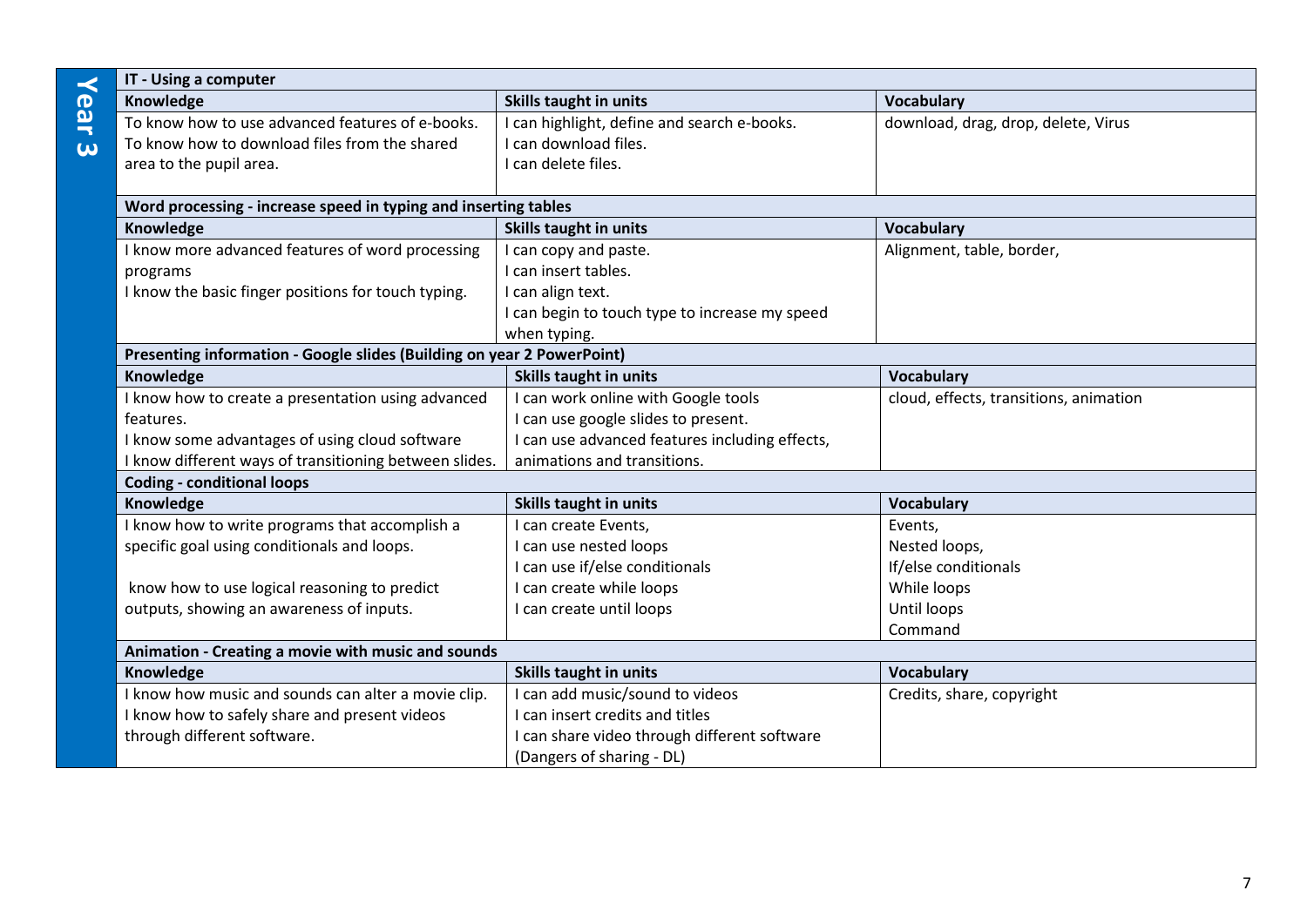| $\prec$          | IT - Coding (making things move)                                         |                                                                                             |                                                           |
|------------------|--------------------------------------------------------------------------|---------------------------------------------------------------------------------------------|-----------------------------------------------------------|
| ear              | Knowledge                                                                | Skills taught in units                                                                      | <b>Vocabulary</b>                                         |
|                  | I know how to use code to make things move                               | I can plan code to make a motor move                                                        | Motor, connection, usb port, bluetooth                    |
| $\blacktriangle$ | I know how to use logical reasoning to detect and                        | I can use code to alter the speed something moves                                           |                                                           |
|                  | correct errors in programs                                               |                                                                                             |                                                           |
|                  | Word Processing - Merging Cells and touch typing - emails and chat rooms |                                                                                             |                                                           |
|                  | Knowledge                                                                | <b>Skills taught in units</b>                                                               | <b>Vocabulary</b>                                         |
|                  | I know how to merge cells in a document.                                 | I can write an email.                                                                       | Cell, email, merge, document, tracing                     |
|                  | I know the purpose of emails                                             | I can merge 2 cells together in a table.                                                    |                                                           |
|                  | I know the difference between private and personal                       | I can say how to use a chat room safely.                                                    |                                                           |
|                  | information                                                              | I can discuss E-mails - Benefits of using them,                                             |                                                           |
|                  |                                                                          | dangers, appropriate email names, spam                                                      |                                                           |
|                  |                                                                          | I can fully describe Personal/Private information -                                         |                                                           |
|                  |                                                                          | Online sites/chatrooms/forums and the                                                       |                                                           |
|                  |                                                                          | dangers/benefits of using them.                                                             |                                                           |
|                  | Presenting information - creating art online                             |                                                                                             |                                                           |
|                  | Knowledge                                                                | <b>Skills taught in units</b>                                                               | <b>Vocabulary</b>                                         |
|                  | I know how to use some software to create art.                           | I can insert images into art software                                                       | Pixel, brush, fill, crop, rotate,                         |
|                  | I know that art can be created online.                                   | I can use different brush types                                                             |                                                           |
|                  | I know the different features of art software.                           | I can alter an image                                                                        |                                                           |
|                  | <b>Coding - functions and procedures</b>                                 |                                                                                             |                                                           |
|                  | Knowledge                                                                | Skills taught in units                                                                      | <b>Vocabulary</b>                                         |
|                  | I know how to use functions and procedures in code.                      | I can describe the function of a sprite                                                     | Function, procedure, behaviour, sprite, conditionals      |
|                  | I know how to combine functions with conditionals                        | I can use a selection of functions/procedures                                               |                                                           |
|                  |                                                                          | I can combine functions with conditionals                                                   |                                                           |
|                  | Animation - creating a movie with multiple clips                         |                                                                                             |                                                           |
|                  | Knowledge                                                                | <b>Skills taught in units</b>                                                               | <b>Vocabulary</b>                                         |
|                  | I know how to make a movie with multiple clips                           | I can create multiple clips                                                                 | Audience, effect, trailer, stills, Transition, Animation, |
|                  | I know how to add a range of effects                                     | I can connect clips together                                                                | overlay                                                   |
|                  |                                                                          | I can add effects to clips                                                                  |                                                           |
|                  |                                                                          | I can insert clips to software<br>I can import stills and video clips to make a short movie |                                                           |
|                  |                                                                          |                                                                                             |                                                           |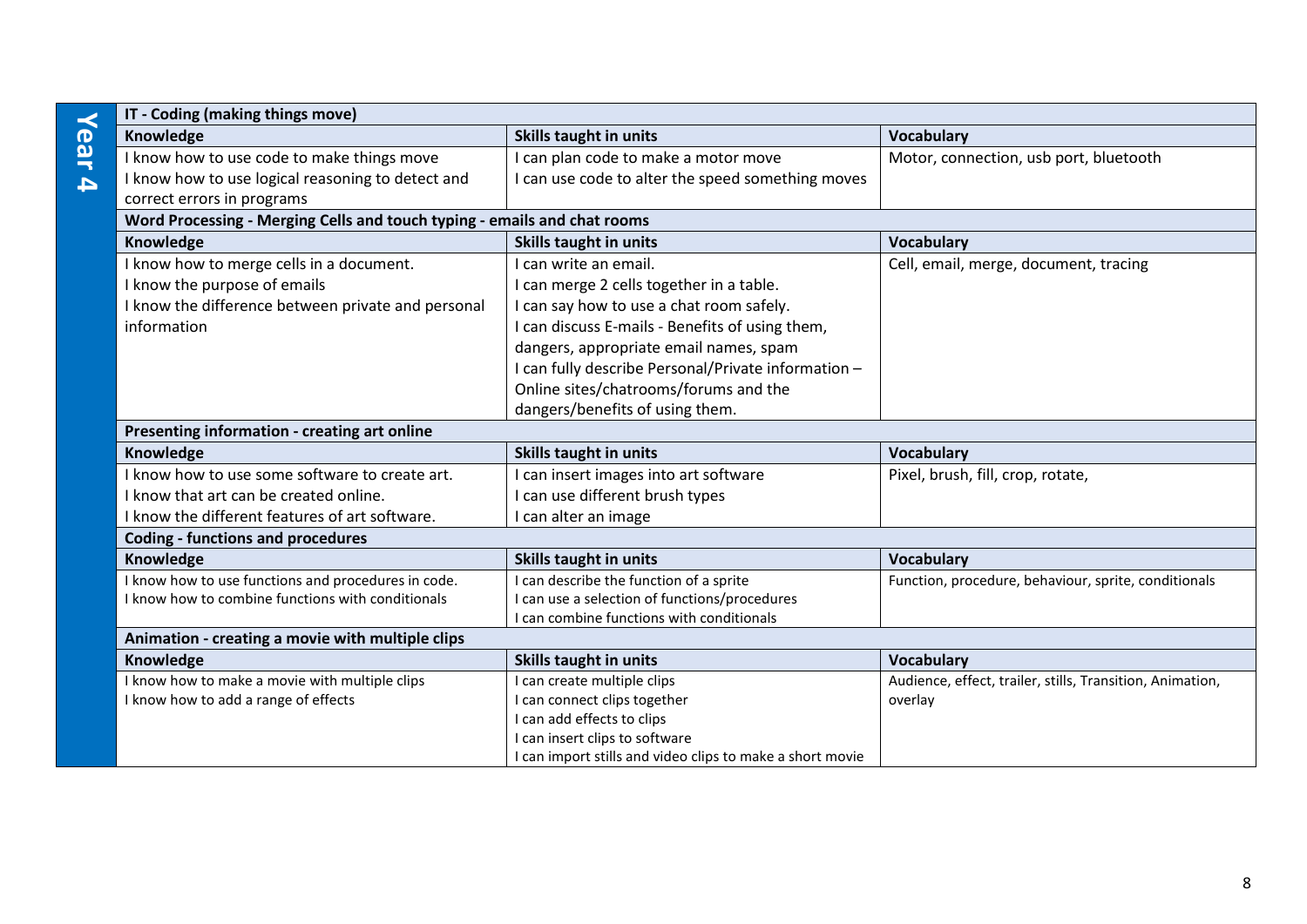|                | IT - coding with motion and light sensors                                                            |                                                       |                                                     |  |  |
|----------------|------------------------------------------------------------------------------------------------------|-------------------------------------------------------|-----------------------------------------------------|--|--|
| Year           | Knowledge                                                                                            | Skills taught in units                                | Vocabulary                                          |  |  |
|                | I know that light and motion can control a model                                                     | can set up code for a light/motion sensor             | Settings, sensor,                                   |  |  |
| $\overline{u}$ | using code                                                                                           | I can place the correct code block into different     |                                                     |  |  |
|                | I know that the position of a sensor will affect the                                                 | parts of code to make a model move.                   |                                                     |  |  |
|                | code outcome                                                                                         |                                                       |                                                     |  |  |
|                | Word Processing - Using shortcuts, bullet points and change of layout - working from 2 pages at once |                                                       |                                                     |  |  |
|                | Knowledge                                                                                            | Skills taught in units                                | Vocabulary                                          |  |  |
|                | I know how to use shortcuts when typing.                                                             | I can use a range of shortcuts                        | aligned, copyright, plagiarism, shortcut            |  |  |
|                | I know how to arrange work in a document.                                                            | I can align text in a document/table                  |                                                     |  |  |
|                | I know what copyright and reliable information is.                                                   | I can work on multiple pages at once                  |                                                     |  |  |
|                |                                                                                                      | I can change the layout of my work                    |                                                     |  |  |
|                |                                                                                                      | I can use bullet points and number points             |                                                     |  |  |
|                | Presenting information - inserting and using hyperlinks                                              |                                                       |                                                     |  |  |
|                | Knowledge                                                                                            | Skills taught in units                                | Vocabulary                                          |  |  |
|                | I know how to insert and use a hyperlink                                                             | I can create a hyperlink                              | Hyperlink, internet, ips, url, dns, dsl, ip address |  |  |
|                | I know understand the difference between the                                                         | I can create a hidden hyperlink                       |                                                     |  |  |
|                | internet and internet services e.g world wide web                                                    | I can link pages between documents and                |                                                     |  |  |
|                |                                                                                                      | presentations                                         |                                                     |  |  |
|                | Coding - variables and what is the internet                                                          |                                                       |                                                     |  |  |
|                | Knowledge                                                                                            | Skills taught in units                                | Vocabulary                                          |  |  |
|                | I know how code is used to create games and                                                          | I can use advanced coding features including:         | Models, simulations, variable, for loop,            |  |  |
|                | animations.                                                                                          | variables, loops, conditions and edit pre-existing    |                                                     |  |  |
|                |                                                                                                      | code                                                  |                                                     |  |  |
|                |                                                                                                      | Introduction to creating own game/animation           |                                                     |  |  |
|                |                                                                                                      | I can develop debugging skills through identifying    |                                                     |  |  |
|                |                                                                                                      | issues with pre-written algorithms                    |                                                     |  |  |
|                | Animation - understanding and using transitions                                                      |                                                       |                                                     |  |  |
|                | Knowledge                                                                                            | Skills taught in units                                | Vocabulary                                          |  |  |
|                | I know how to apply and change transitions in a                                                      | I can select different transitions                    | Transitions, importing                              |  |  |
|                | movie.                                                                                               | I can say the effect transitions have on the          |                                                     |  |  |
|                | I know how to import music, stills and video into                                                    | audience                                              |                                                     |  |  |
|                | video editing software                                                                               | I can use appropriate animations and transitions      |                                                     |  |  |
|                |                                                                                                      | I can import music, stills and video (from an online  |                                                     |  |  |
|                |                                                                                                      | library and self-created) into video editing software |                                                     |  |  |
|                |                                                                                                      | I can alter the volume of individual clips to match   |                                                     |  |  |
|                |                                                                                                      | overall volume                                        |                                                     |  |  |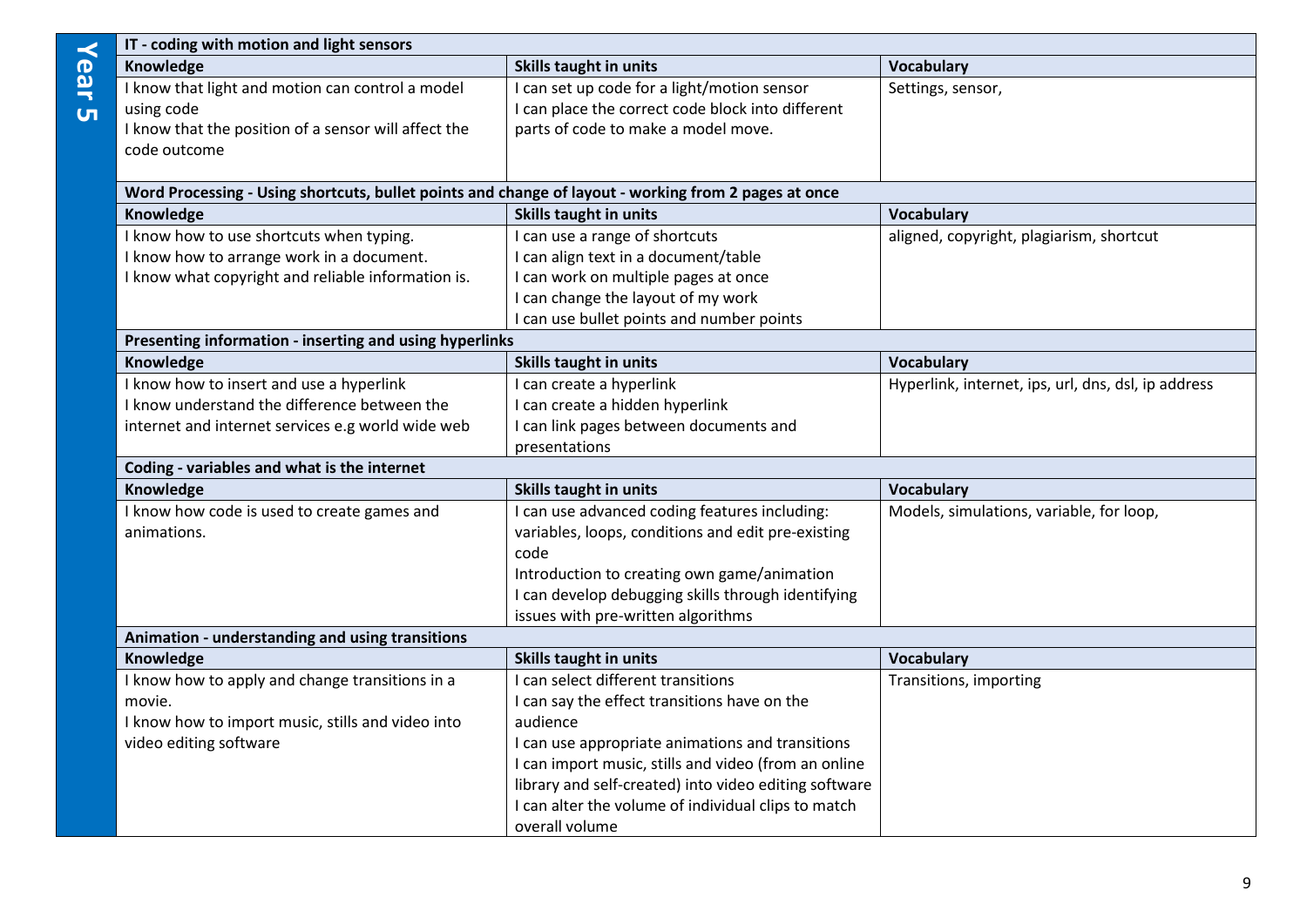|          | IT - Coding with tilt sensors                                      |                                                      |                                                  |  |
|----------|--------------------------------------------------------------------|------------------------------------------------------|--------------------------------------------------|--|
| Year     | Knowledge                                                          | <b>Skills taught in units</b>                        | <b>Vocabulary</b>                                |  |
|          | I know how tilt sensors can be used with code.                     | I can connect and troubleshoot external devices      | sense / sensor                                   |  |
| $\sigma$ | I know how to use logical reasoning to detect and                  | I can link this learning and the purpose to industry | input                                            |  |
|          | correct errors in more developed algorithms                        | and inventions                                       | display block                                    |  |
|          |                                                                    |                                                      | palette                                          |  |
|          |                                                                    |                                                      | lever, pulley, propeller                         |  |
|          |                                                                    |                                                      | rotation                                         |  |
|          | Word Processing - advanced touch type - headers and page numbers - |                                                      |                                                  |  |
|          | Knowledge                                                          | <b>Skills taught in units</b>                        | <b>Vocabulary</b>                                |  |
|          | To know how to touch type accurately and to                        | can select a variety of head/footer styles           | Google Docs. / Education Tools / Google          |  |
|          | increase speed.                                                    | I can use the find and replace function              | Workspace                                        |  |
|          |                                                                    | To use collaborative tools effectively. (eg Skype /  | Cloud based tools                                |  |
|          | To know how to arrange work using headers and                      | facetime across the Trust. Shared work spaces -      | Interactive                                      |  |
|          | page numbers                                                       | Google Drive)                                        | Collaborative                                    |  |
|          |                                                                    |                                                      | Integrate                                        |  |
|          |                                                                    |                                                      | Streamline                                       |  |
|          | Presenting information - spreadsheets (graphs and data)            |                                                      |                                                  |  |
|          | Knowledge                                                          | <b>Skills taught in units</b>                        | <b>Vocabulary</b>                                |  |
|          | To know how excel can be used to present                           | I can enter data into a cell                         | cell, data, graph, excel, Formulas and functions |  |
|          | information                                                        | I can use a basic formula (eg. add cells together)   |                                                  |  |
|          | To know how the basic features of a formula work                   | I can turn a selection of data into a basic graph.   |                                                  |  |
|          | To know the purpose of spreadsheets in the                         |                                                      |                                                  |  |
|          | workplace                                                          |                                                      |                                                  |  |
|          | <b>Coding - creating online games</b>                              |                                                      |                                                  |  |
|          | Knowledge                                                          | <b>Skills taught in units</b>                        | <b>Vocabulary</b>                                |  |
|          | To know how coding is used to create a game                        | I can write programs that change multiple            | Analog, digital, design, programming,            |  |
|          |                                                                    | elements on a single screen instead of changing      | decomposition, variables, sequence, evaluation,  |  |
|          |                                                                    | screens                                              | elements, prototype                              |  |
|          |                                                                    | I can choose the appropriate event for a given       |                                                  |  |
|          |                                                                    | scenario                                             |                                                  |  |
|          |                                                                    | Prototype a program that integrates software and     |                                                  |  |
|          |                                                                    | hardware                                             |                                                  |  |
|          | Animation - creating a movie (consolidation of all skills)         |                                                      |                                                  |  |
|          | Knowledge                                                          | <b>Skills taught in units</b>                        | <b>Vocabulary</b>                                |  |
|          | I know how to use a range of techniques to make a                  | I can Import music, stills (images) and video - from | download /upload                                 |  |
|          | movie                                                              | online library and self created - into video editing | media / multimedia                               |  |
|          |                                                                    | software for a specific project. (eg iMovie) and     | platform                                         |  |
|          |                                                                    | then share using associated software.                | resolution                                       |  |